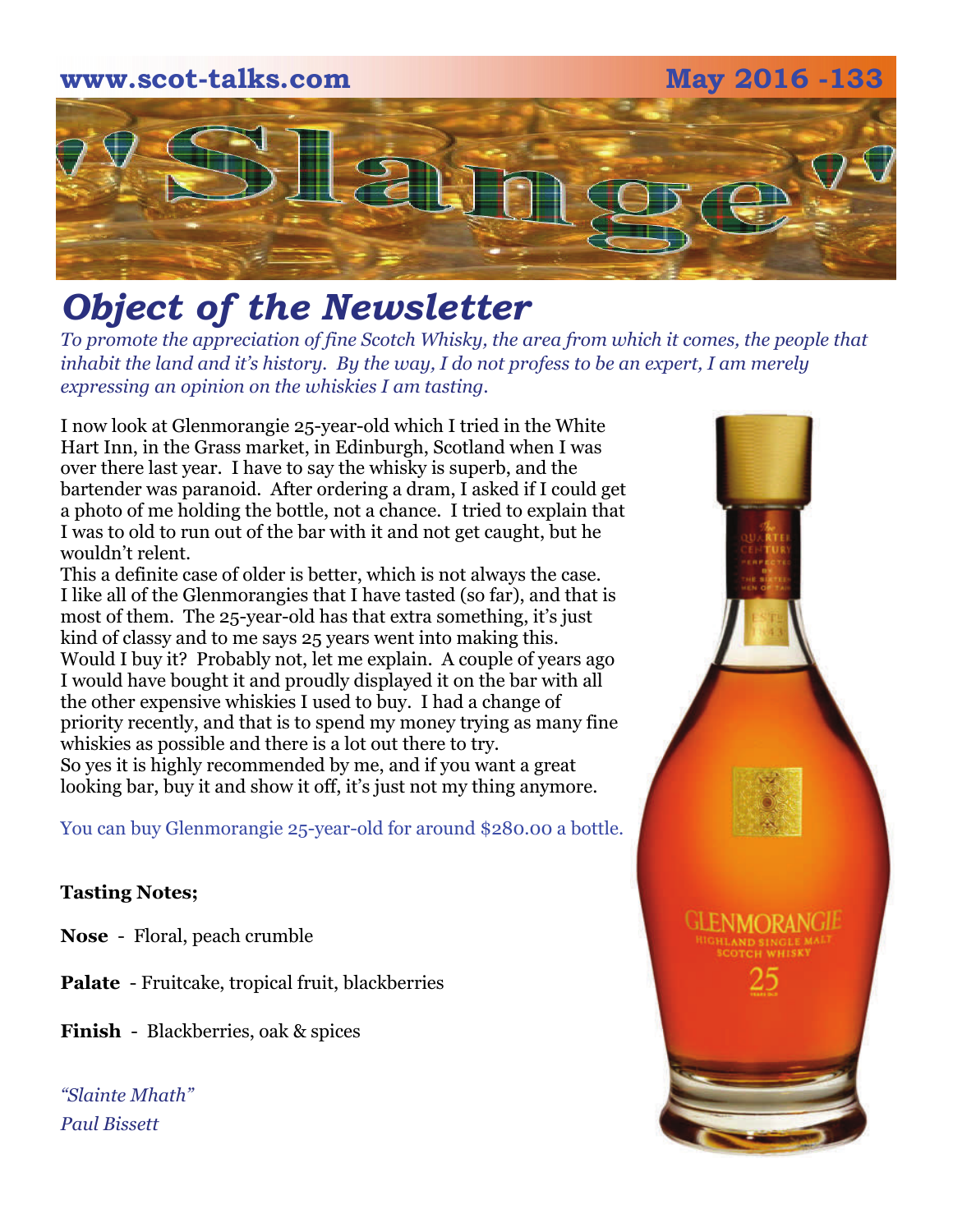

#### **The White Hart Inn**

The earliest written records for The White Hart Inn on this site date to 1516. However, only the cellarage survives from this time, whilst the building above ground dates to 1740.

The pub gets its name from a miraculous and holy event that took place in Edinburgh in 1128. The Scottish King David I, against the advice of his priest, set out hunting upon the Feast Day of the Holy Rood, which is Scots for the Holy Cross. He came upon a huge, white stag and gave chase but was suddenly thrown from his horse. The maddened stag immediately turned upon its pursuer and King David began frantically praying to God for his salvation. The story is told that a fiery cross appeared between the stag's antlers before it vanished from sight. A grateful King David built a shrine upon the site of the miracle, founding Holyrood Abbey, the ruin of which may be seen today at the rear of Holyrood Palace.

'Two of the most infamous patrons were Edinburgh's notorious bodysnatchers, William Burke and William Hare'

For many years public executions were held a few hundred steps to the east and the crowds would keep the innkeeper extremely busy.

The White Hart Inn has also welcomed many notable patrons throughout its five centuries including the Scottish bard Robert Burns, who spent one week here in November 1791 visiting his lover Nancy Macklehose (Clarinda) for one last time and during his stay he was inspired to write one of his most beautiful and enduring love songs, Ae Fond Kiss. Some of his poetry may be seen painted upon our wooden rafters.

Two of the most infamous patrons were Edinburgh's notorious bodysnatchers, William Burke and William Hare, who spent the year of 1828 enticing several of their fellow patrons back to their nearby lodgings only to murder them and sell their corpses to Dr Knox at Edinburgh Medical School. Their faces may still be seen grinning from their places on The White Hart's beams. In recent years, staff and customers have reported numerous sightings and experiences that suggest the hospitality offered at The White Hart Inn over the centuries has been so good that some of our patrons have decided never to leave!

http://www.scotlandspubsandbars.co.uk/location/the-white-hart-inn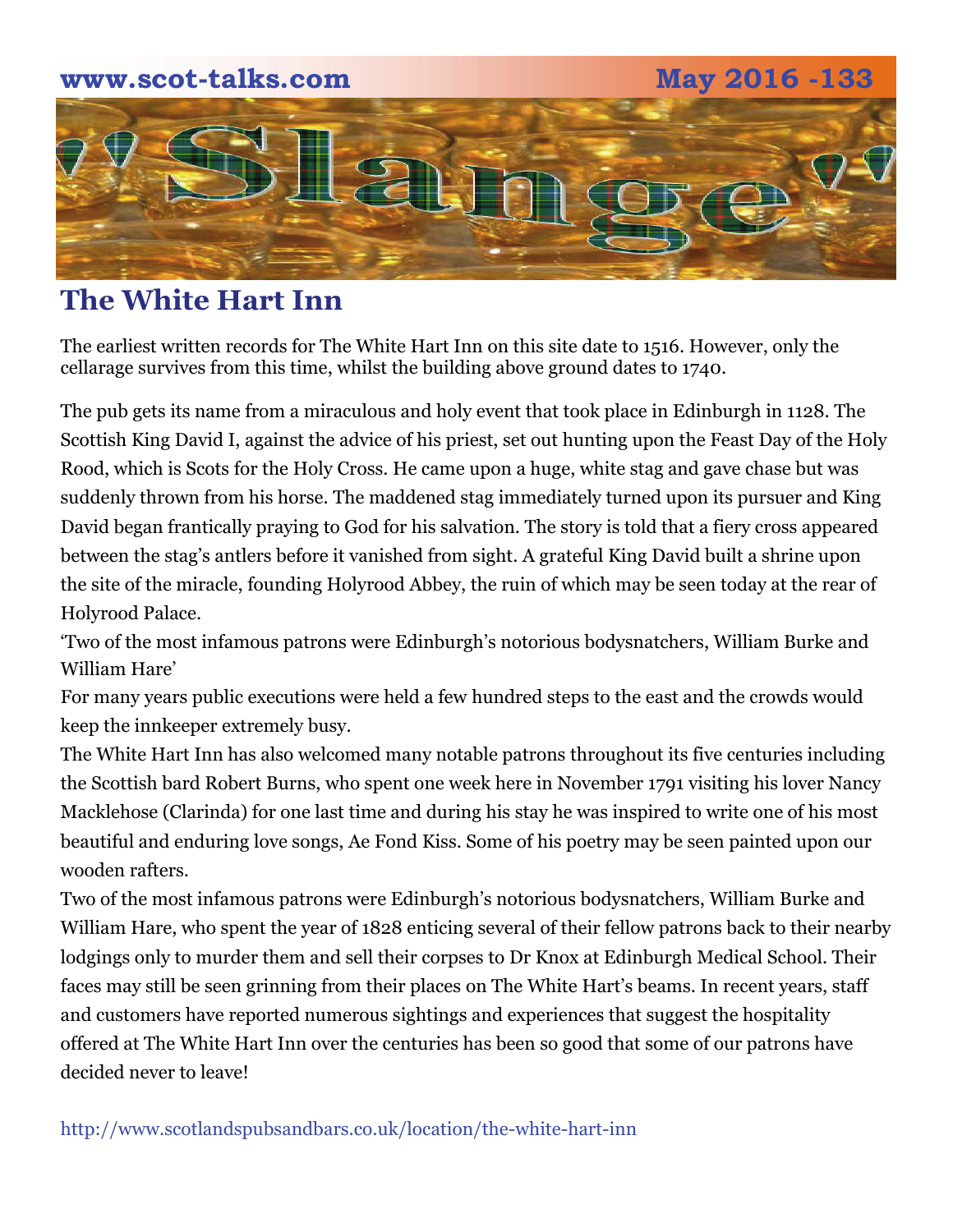# **www.scot-talks.com May 2016 -133**

Below is a simple guide to help you choose your single malt Whisky, and the flavor notes you should expect from it. Being Scottish I recommend you find a likely candidate and try it in a bar before buying the whole bottle. This Issue; Glenmorangie 25-year-old . For more information go to https://glenmorangie.com



Floral, Herbal, fresh

Nutty, biscuit (cookie), Subtle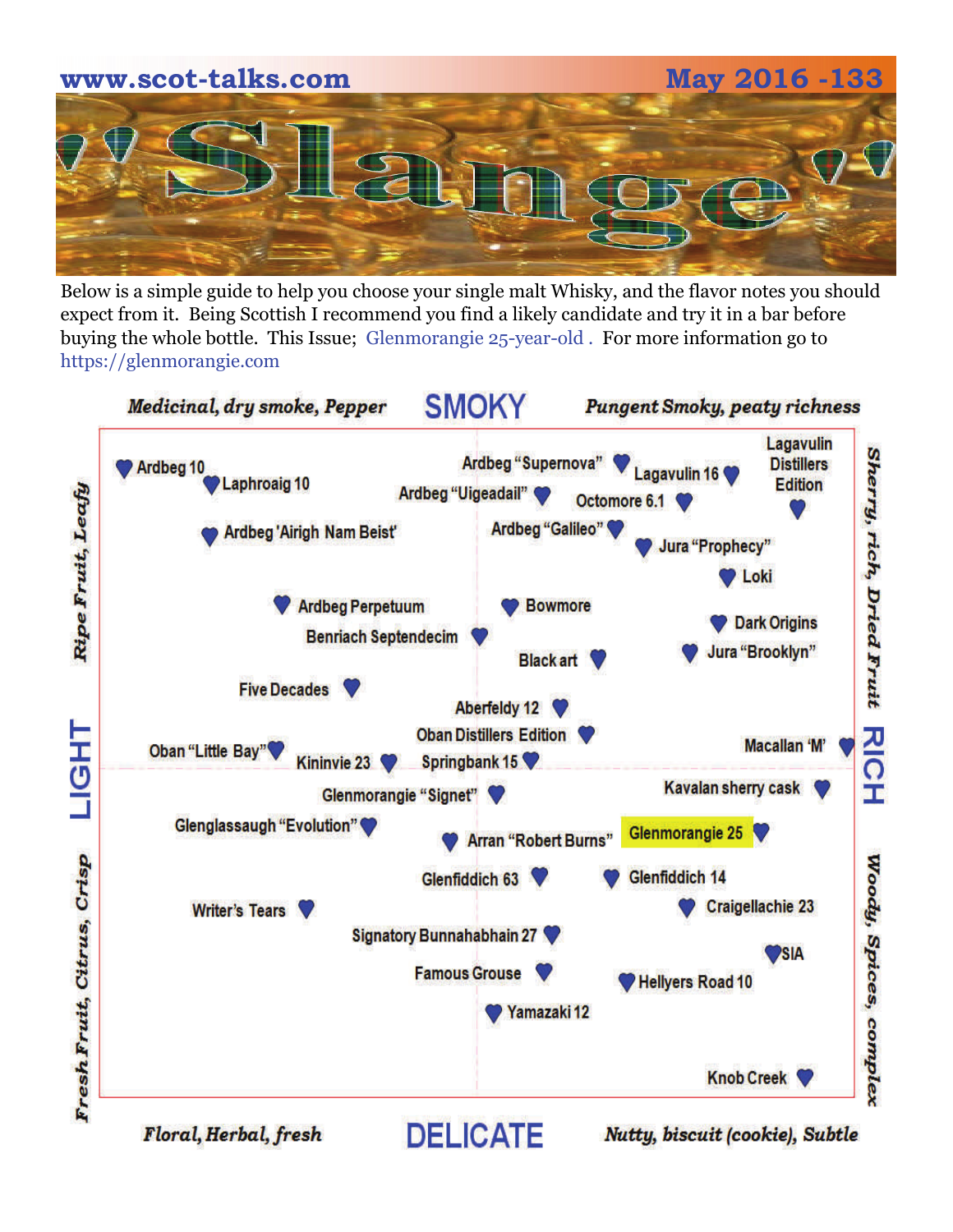

**Edinburgh's Grassmarket** 

www.greatergrassmarket.co.uk

#### *From the shadow of Edinburgh Castle the Grassmarket and surrounding areas continue to be "a place of bustle and life" within the city's UNESCO World Heritage Site.*

Within our area the past literally lays the foundation for how we use the space as many buildings occupy ancient sites. The area also retains uses such as taverns and shops which have been here since the 1500s and continue to be a popular attraction. The architecture that surrounds the square sets the backdrop to many infamous stories some of which involve the site of the former gallows.

Edinburgh's Old and New Towns were inscribed as a World Heritage Site in 1995 recognising the Old Town's Medieval street pattern and the formal planning of the New Town. The layout of the Greater Grassmarket area is still according to the regulations laid down by the medieval burgh magistrates and it is a testament to them that it maintains an historical streetscape that copes with contemporary demands on the space. At the centre of the Greater Grassmarket area is the Grassmarket. The Grassmarket's origins lie with it being in a valley, which meant it was easier for livestock and carts to access rather than having to negotiate the steep slope up to the Old Town. For this reason the area was probably used as a market from the 1300s. Originally the site of cattle fairs, various stables and yards were built around the market for the cattle to be fattened and butchered before taken to the meat market. This ended around 1670 when the market became used more as a transit point where traders would bring in their goods before unloading carts and carrying them up the West Bow into the city by barrow or porter. Indoor corn markets were located in the area until 1912 and [open air markets](http://www.greatergrassmarket.co.uk/my-greater-grassmarket/weekly-farmers-market) continue to this day.

A central feature of the Grassmarket is the **Bow Well** built in 1681 as the first piped outlet of running water in Edinburgh. Although renovated in the late 1700s it kept the original Robert Milne design.